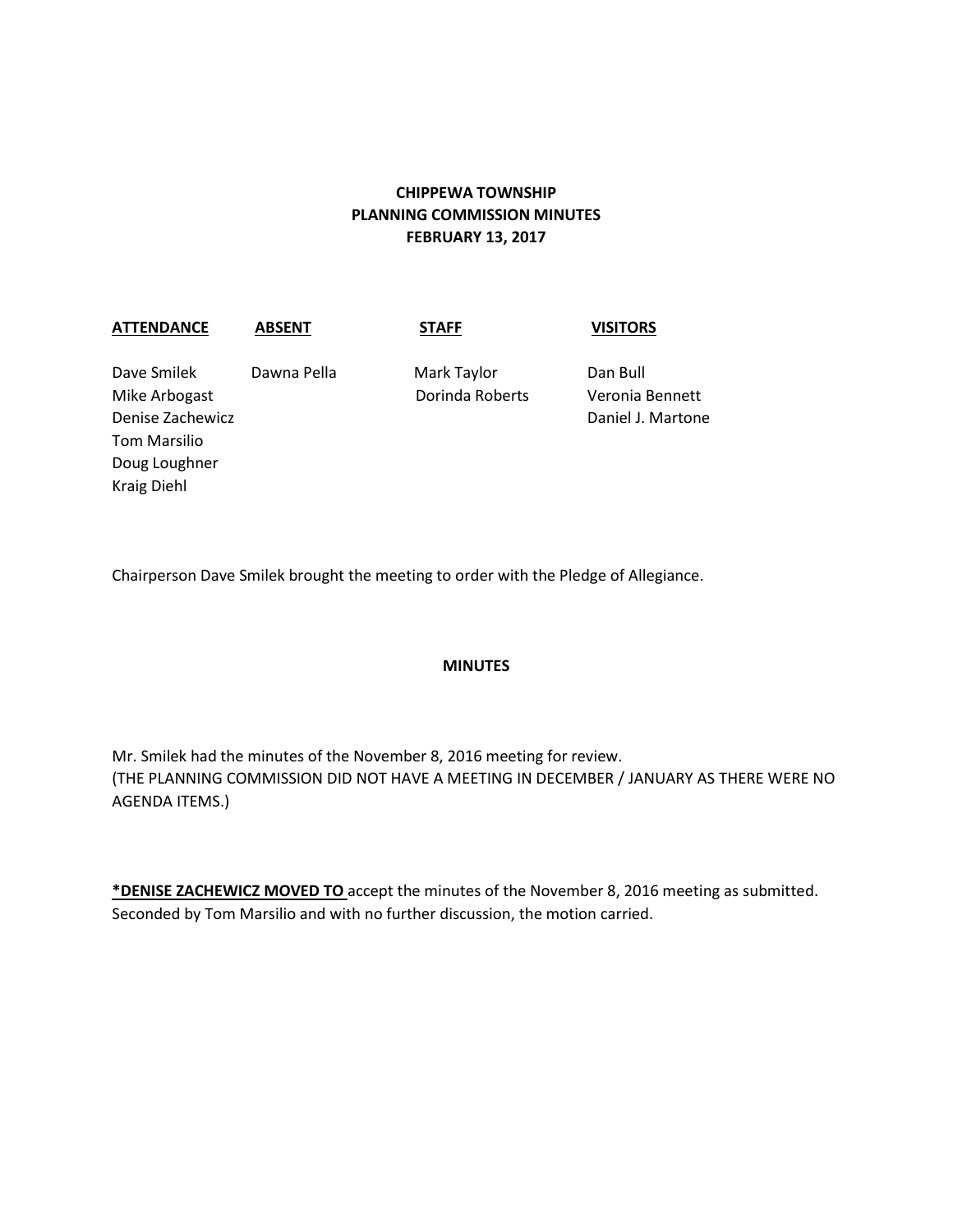### **REORGANIZATION**

Mr. Smilek then turned the meeting over to Manager Mark Taylor for reorganization.

Mr. Taylor asked for a nomination for Chairperson of the Planning Commission.

**\*MS. ZACHEWICZ MOVED TO NOMINATE** Dave Smilek for Chairperson of the Planning Commission. Mr. Kraig Diehl seconded the motion, there being no other nominations, Mr. Smilek was elected unanimously.

Mr. Taylor then turned the nominations over to Mr. Smilek.

Mr. Smilek asked for a nomination for Vice-Chairperson of the Planning Commission.

**\*MR. MARSILIO MOVED TO NOMINATE** Denise Zachewicz for Vice-Chairperson of the Planning Commission. Mr. Arbogast seconded the motion, there being no other nominations, Ms. Zachewicz was elected unanimously.

Mr. Smilek asked for a nomination for Secretary of the Planning Commission.

**\*MR. KRAIG DIEHL MOVED TO NOMINATE** Mike Arbogast for Secretary of the Planning Commission. Tom Marsilio seconded the motion, there being no other nominations, Mike Arbogast was elected unanimously.